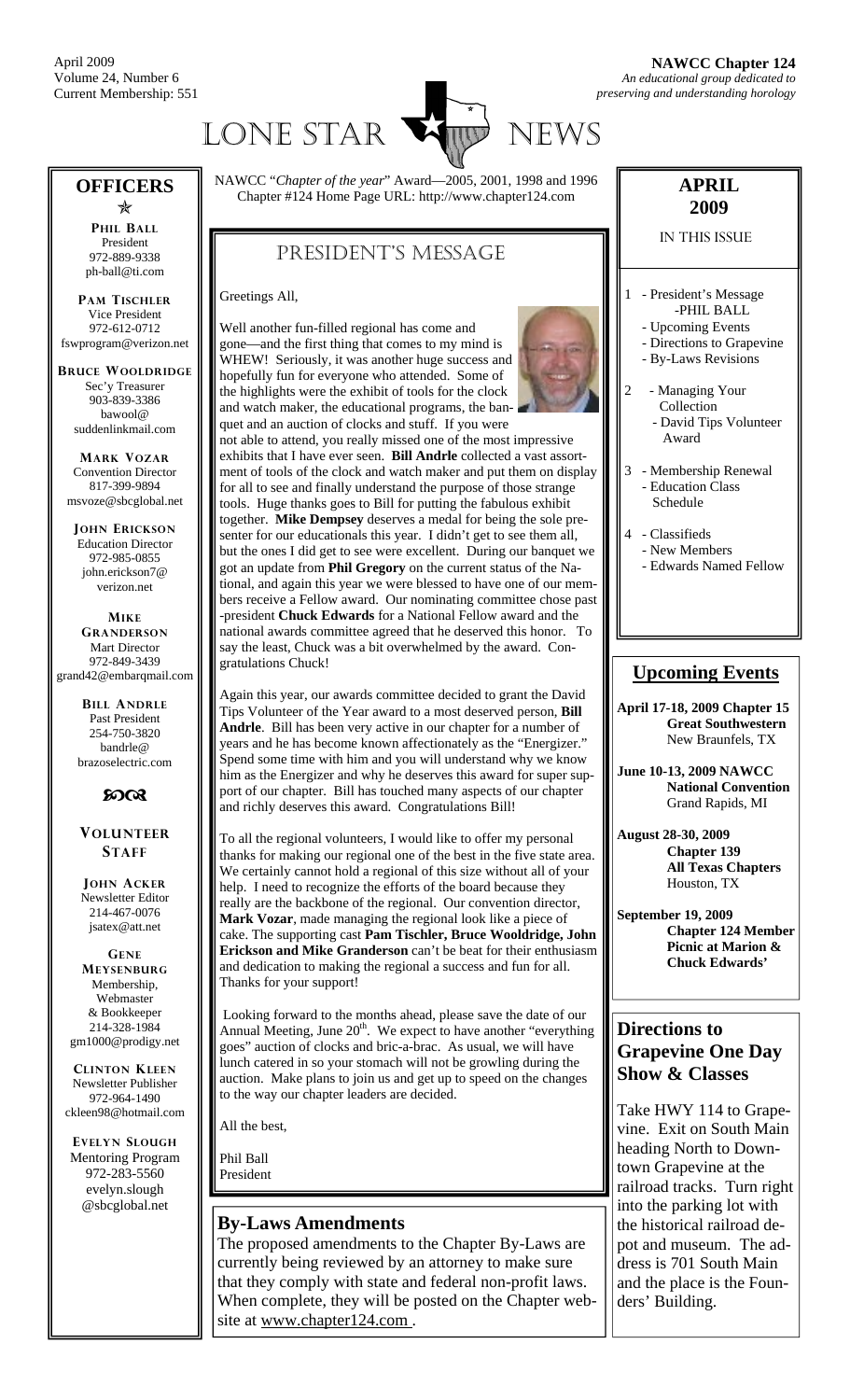# Managing Your Collection By John Acker

Do you know what you have? I mean, really know what you have. If your house were burglarized, would you be able to tell the insurance adjuster what was taken? Or if that candlelit dinner turned into a blazing inferno, would you be able to prove that the pile of kindling in your entry hall was really an E. Howard regulator? Or, in the worst of all possible circumstances, your heart ticked its last tock, and your spouse/significant other decided to sell your 24-jewel, Illinois Bunn Special for \$5 at a yard sale!

Most of us keep all of this valuable information in our heads, scribbled on scraps of paper stuffed in a desk drawer, or (for the more organized) in a file folder labeled "Clock Stuff." "One of these days, I'll get it all written down," is a familiar mantra chanted by the most avid collector. Facing this problem myself, I thought I would share some thoughts with readers about how to address the issue.

The first step is to develop a form for gathering information. It can contain as much, or as little, detail as you want – I believe more is better. Think as if you were trying to describe the item to someone totally unfamiliar with clocks or watches. Let's assume we're dealing with a clock. Is it a wall clock, floor clock, shelf clock? What is the material of the case – wood, metal, stone, plastic? If wood, is it mahogany, walnut, maple, oak? Is it solid or veneered? Does it have inlay or applied decoration? Describe the dial – white, black, silver, handpainted, stenciled, engraved? What kind of numerals-Arabic or Roman? Hands – steel, brass, wood, bone – spade, fleur-de-lis, quatrefoil, moon, etc? Now, take measurements – height, width, depth (you may want to provide separate dimensions for the dial and hands). Describe the shape – square, rectangular, round, pedimented, stepped-base, pilasters, columns, etc.

Next, move on to the interior – the movement. Is it – brass, steel, wood – spring-driven, weight-driven – pendulum, balance wheel – anchor, pinwheel, verge, strip pallet – time only, time and strike, time + chime + strike? Are there any significant markings on the movement – signed, stamped, serial number, model number, country of origin, etc? How is it mounted – front mount, rear mount, cast iron bracket, seat board, etc? Is there a label? What is its condition? Is it original.

Now that your description is complete, and cannot be confused with any other item in your collection, let's move on to some of the ownership details. When was it purchased? Where and from who was it purchased? How much did you pay? (Be honest! Now is not the time to hide things from your spouse or significant other!) Are there any historical facts that make the item unique or valuable? (i.e. Master clock that hung in the principal's office at Sunset High School, Dallas, TX 1947-1972.) Make sure you document how you know this information – do you have written documentation? Did the seller tell you this? Do you have photographs of it in its original location? Have you had the item appraised? What was the appraised value? Who was the appraiser? What was the date of the appraisal? Was it appraised for insurance, replacement or resale value? What is the item's condition? (Original, restored, mint, good, fair, poor.)

Finally, where is the item located? Hanging on North wall of living room, or in velvet bag in sock drawer in Master bedroom. Or, in the case of a sale, REMOVED – sold 12-23-2008 to John Q. Collector, \$10,000.

I recommend placing this info sheet in a plastic sheet protector sleeve, along with receipts, photos, and any other documents related to the item. This makes it easy to update, if you discover any new information related to the item. Place all of the completed sleeves in a three-ring binder and label the binder clearly. Ideally, you should keep two sets of these sheets – one on site and one in a safe deposit box or other offsite location. In the event of fire or theft, this will be helpful in filing an insurance claim.

When you finish with this, you can start putting all of those family vacation photos in albums, and label them!

## **David Tips Volunteer of the Year Award Goes to Bill Andrle**

**Phil Ball**, Lone Star Chapter 124's President, presented **Bill Andrle** with the David Tips Volunteer of the Year Award (DTVY) for his outstanding services to the Chapter. The DTVY Award is a relatively new award that the Chapter began in 2008 to recognize those members who continue to serve the Chapter. Bill's enthusiasm is a model for all of us as he has served all positions on the Chapter Board and continues even today as an Advisor as well as serving on the Nominating and Education Committees.

*Pam Tischler* 

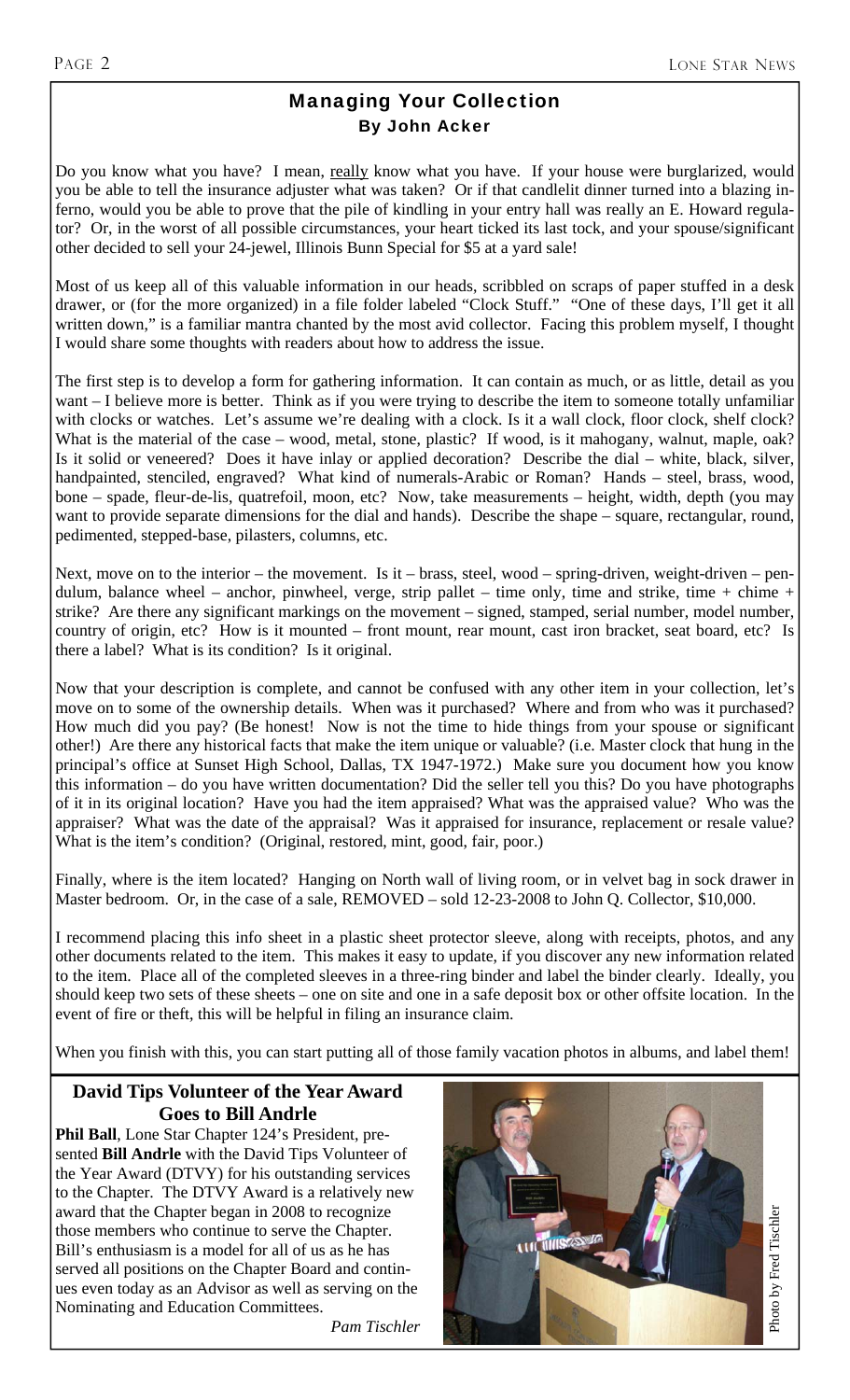| Complete and send with applicable check made payable to: Lone Star Chapter #124<br>To Gene Meysenburg gm1000@prodigy.net, 11028 Creekmere, Dallas, TX 75218 | <b>APPLICATION/RENEWAL FOR LONE STAR CHAPTER 124, NAWCC</b><br>An educational group dedicated to preserving and understanding horology.                      |
|-------------------------------------------------------------------------------------------------------------------------------------------------------------|--------------------------------------------------------------------------------------------------------------------------------------------------------------|
| Please PRINT:<br>Mr. Mrs. Ms. Clease check appropriate blank.)                                                                                              | Check appropriate box:<br>Dues are \$10 per year.<br>$\Box$ New #124 Member<br>Yrs $\omega$ \$10 =<br>$\Box$ Renew my membership<br>Join/renew for 1-5 years |
| $NAWCC # _______$                                                                                                                                           |                                                                                                                                                              |
|                                                                                                                                                             |                                                                                                                                                              |
|                                                                                                                                                             |                                                                                                                                                              |
| E-mail:                                                                                                                                                     |                                                                                                                                                              |
| I'm most interested in                                                                                                                                      |                                                                                                                                                              |

To join Chapter #124, you must be an NAWCC member, or have applied for NAWCC membership. Have you applied for National membership, but haven't gotten a membership number? Check here \_\_\_\_\_. (Date of your application/check t membership, but haven't gotten a membership number? Check here



**Chuck Edwards receives a pin designating him a Fellow of the NAWCC from National President Phil Gregory as Chapter 124 President Phil Ball looks on.** (Photo



Some of the antique tools on display at the Edu**cational Exhibit—2009 Lone Star Regional.** 

| <b>Upcoming Education Classes</b><br>Location for Classes: Founders' Building, 701 South Main, Grapevine, TX<br>Check Chapter 124 Website @ www.chapter124.com for any changes or updates.<br>(*Note: Time of classes is normally 9 am to 5 pm) |                                    |             |                                                                  |  |
|-------------------------------------------------------------------------------------------------------------------------------------------------------------------------------------------------------------------------------------------------|------------------------------------|-------------|------------------------------------------------------------------|--|
| <b>CLASS</b>                                                                                                                                                                                                                                    | DATE                               | <b>COST</b> | <b>INSTRUCTOR</b>                                                |  |
| <b>Open Workbench</b><br>Skills Workshop-TBD                                                                                                                                                                                                    | May 16, 2009                       | FREE!       | Mark Vozar                                                       |  |
| <b>French Clock Repair</b>                                                                                                                                                                                                                      | July 11-12, 2009                   | \$60        | <b>Fred Tischler</b><br>John Erickson-Registrar<br>972-985-0855  |  |
| <b>Weight Driven Clock Repair 300</b>                                                                                                                                                                                                           | July 25-26, August 1-2, 2009 \$120 |             | Phil Ball &<br>Mark Vozar<br>Phil Ball-Registrar<br>972-889-9338 |  |
| <b>Open Workbench</b><br>Skills Workshop-TBD                                                                                                                                                                                                    | August 15, 2009                    | FREE!       | Mark Vozar                                                       |  |
| <b>Repair and Replacement of an</b><br><b>American Strip Recoil Escapement</b><br><b>FSW F501</b> (prerequisite FSW F101)                                                                                                                       | August 22-23, 2009                 | \$190       | <b>Fred Tischler</b><br>Mark Vozar-Registrar<br>817-399-9894     |  |
| <b>Carriage Clock Repair</b><br>(prerequisites Kitchen Clock 100 &<br>Spring Barrel Clock 200)                                                                                                                                                  | October 3-4, 2009                  | \$60        | <b>Fred Tischler</b><br>John Erickson-Registrar<br>972-985-0855  |  |